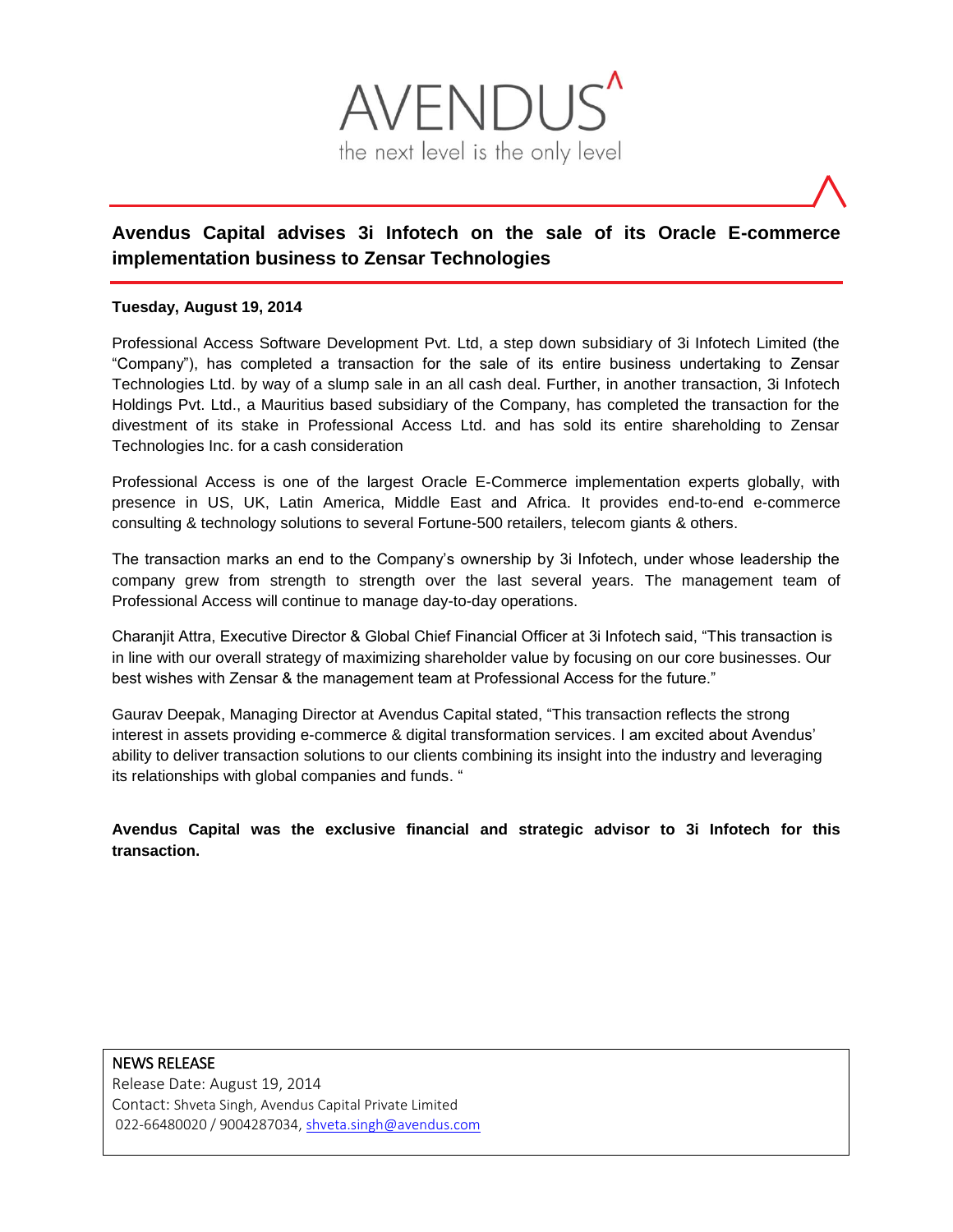#### **About 3i Infotech**

Incorporated in 1993, 3i Infotech is a public global Information Technology company committed to Empowering Business Transformation. A comprehensive set of IP based software solutions (20+), coupled with a wide range of IT services, uniquely positions the company to address the dynamic requirements of a variety of industry verticals, predominantly Banking, Insurance, Capital Markets, Asset & Wealth Management (BFSI). Furthermore it offers solutions to the government, manufacturing, retail, distribution, telecom and healthcare sectors. Among its repertoire of IPR based solutions the flagship products of the Company are Premia, MFund, Orion, Kasle ULS, Amlock and RhymeSight. The Company is also focused on value added services such as business intelligence & analytics services, infrastructure management services, testing & compliance, application development & maintenance, consulting and its BPO offerings. The Company, headquartered in Mumbai, India has over 9,000 employees in more than 27 offices across 12 countries and over 1500 customers in more than 50 countries across 5 continents.

For more information, please visit [www.3i-infotech.com](http://www.3i-infotech.com/)

#### **About Professional Access**

Headquartered in the US, Professional Access is one of the oldest and largest focused Oracle E-Commerce partners globally. With its strong and deep domain expertise & experience of completing over 180 successful deployments, it is the preferred partner for large, complex implementations of Oracle ATG & other E-Commerce technologies. It has global delivery capabilities & has completed implementations in US, UK, Middle East, South Africa, South America & Asia

For more information, please visit [www.professionalaccess.com](http://www.professionalaccess.com/)

#### **About Zensar Technologies**

Zensar Technologies is a technology services provider to global organizations looking to strategically transform, grow, and lead in today's challenging business environment. It is now leading the way in powering next-generation enterprises with its cloud, mobility and social media solutions. Backed by a strong track-record of innovation, nearly 6,500+ associates and footprint in more than 20 global locations, Zensar's comprehensive range of software services and solutions enable its 400+ forward-looking customers to cross new thresholds of business performance. The Company has a services portfolio that ranges from the traditional to the transformational - across service lines of Management Consulting, Business Application Services, Enterprise Solutions, Enterprise Collaboration Services, Testing and Assurance Services, BPM and Infrastructure Management Services. Zensar's experience across industries of Retail, Manufacturing, Insurance, Banking, Healthcare and others translate into a differentiated value proposition and faster time-to-market for clients.

For more information, please visit [www.zensar.com](http://www.zensar.com/)